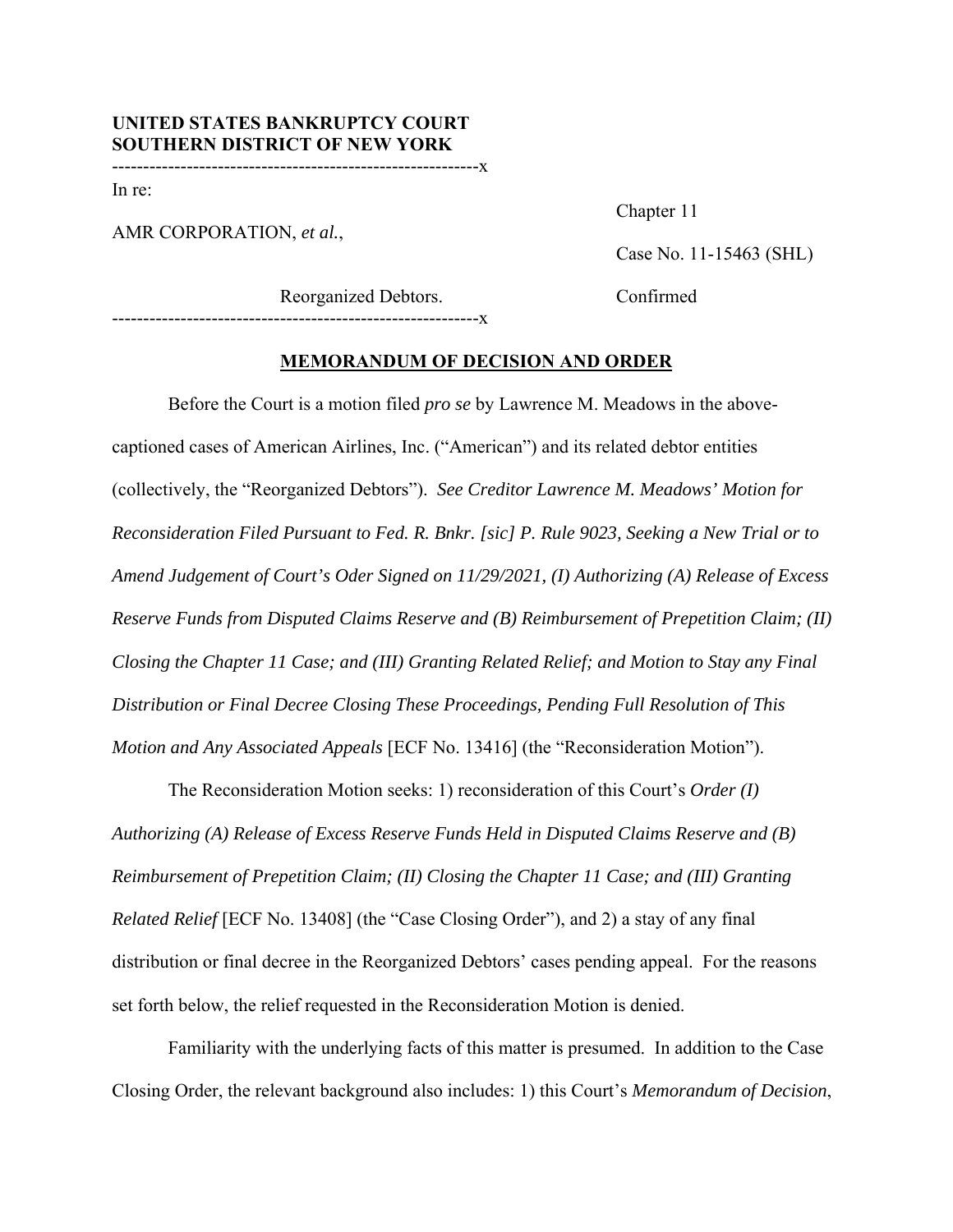dated July 14, 2021 [ECF No. 13346] (the "Estimation Decision"), that granted the Reorganized Debtors' request to estimate the proof of claim filed by the U.S. Equal Employment Opportunity Commission in these bankruptcy cases, and 2) this Court's *Memorandum of Decision and Order*, dated October 28, 2021 [ECF No. 13385] (the "Reconsideration Decision"), that denied Mr. Meadows' request for reconsideration of the Estimation Decision. *See In re AMR Corp.*, 2021 Bankr. LEXIS 1867 (Bankr. S.D.N.Y. Jul. 14, 2021); *In re AMR Corp.*, 2021 Bankr. LEXIS 2978 (Bankr. S.D.N.Y. Oct. 28, 2021).<sup>1</sup>

### **A. Reconsideration**

The Reconsideration Motion seeks relief under Rule 9023 of the Federal Rules of Bankruptcy Procedure, which makes Rule 59(e) of the Federal Rules of Civil Procedure applicable to cases under the Bankruptcy Code. *See* Fed. R. Bankr. P. 9023. Rule 59(e) authorizes the filing of a "motion to alter or amend a judgment." Fed. R. Civ. P.  $59(e)$ . Reconsideration is "an extraordinary remedy to be employed sparingly in the interests of finality and conservation of scarce judicial resources." *In re Health Management Sys. Inc. Sec. Litig.*, 113 F. Supp. 2d 613, 614 (S.D.N.Y. 2000) (quoting *Wendy's Int'l, Inc. v. Nu–Cape Construction, Inc.*, 169 F.R.D. 680, 685 (M.D. Fla. 1996)). The burden rests with the movant. *See In re Crozier Bros., Inc.*, 60 B.R. 683, 688 (Bankr. S.D.N.Y. 1986). The standard for granting a motion to alter or amend a judgment under Federal Rule 59(e) is "strict, and reconsideration will generally be denied. . . ." *Analytical Surveys, Inc. v. Tonga Partners, L.P.*, 684 F.3d 36, 52 (2d Cir. 2012) (quoting *Shrader v. CSX Transp., Inc.*, 70 F.3d 255, 257 (2d Cir.

<sup>1</sup> This Court has issued an extensive number of prior opinions addressing issues related to Mr. Meadows. *See, e.g., Meadows v. AMR Corp. (In re AMR Corp.)*, 764 Fed. App'x 88 (2d Cir. 2019): *Meadows v. AMR Corp. (In re AMR Corp.)*, 662 Fed. App'x 77 (2d Cir. 2016); *Meadows v. AMR Corp.*, 539 B.R. 246 (S.D.N.Y. 2015); *In re AMR Corp.*, 2015 U.S. Dist. LEXIS 92060 (S.D.N.Y. Jul. 14, 2015); *In re AMR Corp.*, 2016 Bankr. LEXIS 1666 (Bankr. S.D.N.Y. Apr. 14, 2016); *In re AMR Corp.*, 2014 Bankr. LEXIS 4314 (Bankr. S.D.N.Y. Oct 9, 2014).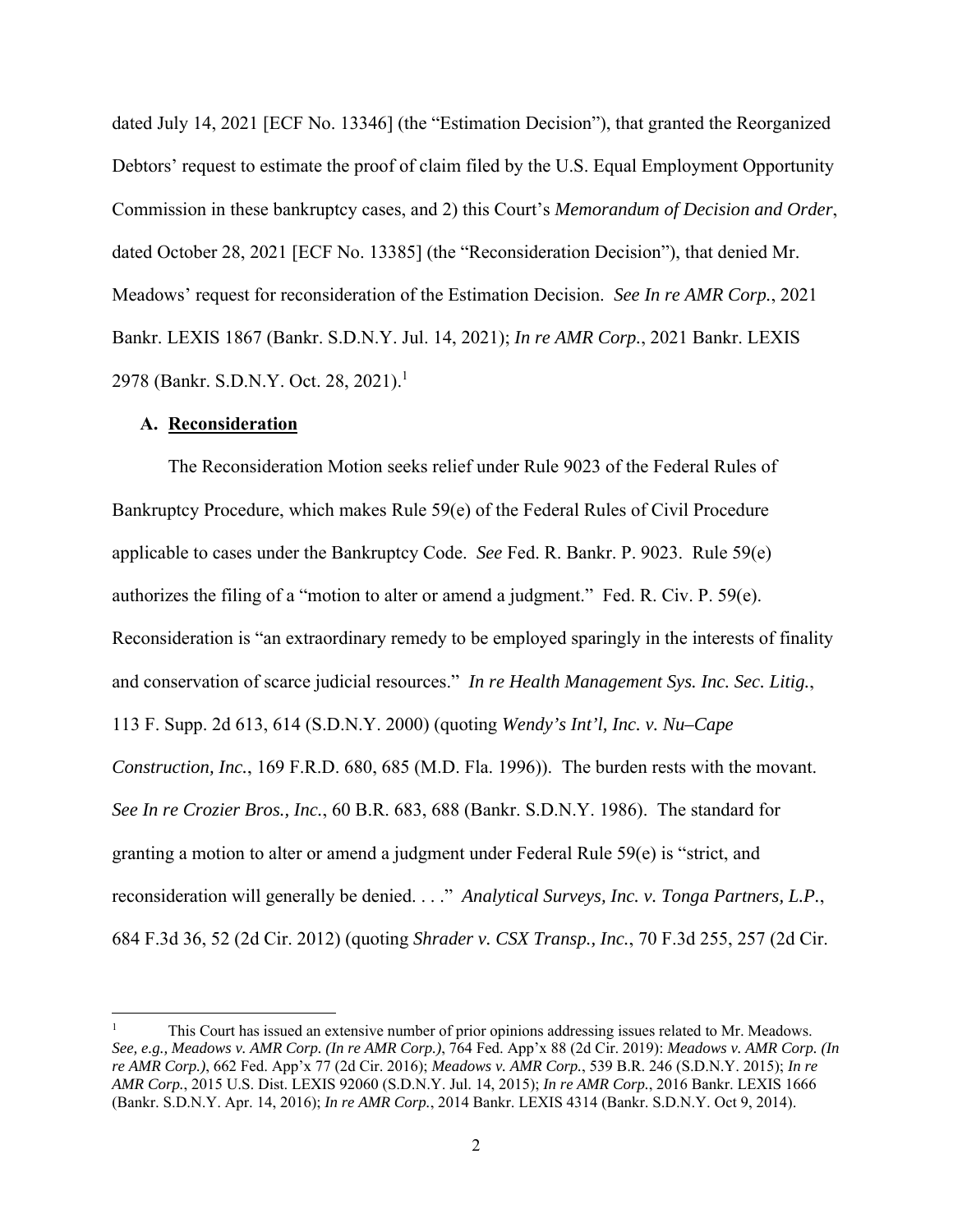1995)). "A motion to amend the judgment will be granted only if the movant presents matters or controlling decisions which the court overlooked that might have materially influenced its earlier decision." *In Design v. Lauren Knitwear Corp.*, 1992 U.S. Dist. LEXIS 2203, at \*3 (S.D.N.Y. Feb. 24, 1992) (citing *Morser v. AT & T Information Systems*, 715 F. Supp. 516, 517 (S.D.N.Y. 1989); *Travelers Insurance Co. v. Buffalo Reinsurance Co.*, 739 F. Supp. 209, 211 (S.D.N.Y. 1990)).

A motion under Rule 59(e) "must be narrowly construed and strictly applied in order to discourage litigants from making repetitive arguments on issues that have been thoroughly considered by the court." *Kim v. Bryant*, 2021 U.S. Dist. LEXIS 165018, at \*2 (S.D.N.Y. Aug. 27, 2021) (quoting *Range Road Music, Inc. v. Music Sales Corp.*, 90 F. Supp. 2d 390, 391-92 (S.D.N.Y. 2000)). Such a request for relief "is not a vehicle for relitigating old issues, presenting the case under new theories, securing a rehearing on the merits, or otherwise taking a 'second bite at the apple.'" *Tonga Partners*, 684 F.3d at 52 (quoting *Sequa Corp. v. GBJ Corp.,* 156 F.3d 136, 144 (2d Cir. 1998)). Nor is it "an opportunity for a party to 'plug[ ] the gaps of a lost motion with additional matters.'" *Cruz v. Barnhart*, 2006 U.S. Dist. LEXIS 8368, at \*4 (S.D.N.Y. Mar. 7, 2006) (quoting *Carolco Pictures Inc. v. Sirota*, 700 F. Supp. 169, 170 (S.D.N.Y. 1988)). "Arguments raised for the first time on a motion for reconsideration are therefore untimely." *Cruz*, 2006 U.S. Dist. LEXIS 8368, at \*4 (citing *Nat'l Union Fire Ins. Co. of Pittsburgh, Pa. v. Stroh Cos., Inc.,* 265 F.3d 97, 115–16 (2d Cir. 2001)). "[I]t is improper for the movant to present new material 'because[,] by definition[,] material that has not been previously presented cannot have been previously 'overlooked' by the court.'" *In Design*, 1992 U.S. Dist. LEXIS 2203, at \*3 (quoting *Consolidated Gold Fields, PLC v. Anglo Am. Corp. of South Africa Ltd.,* 713 F. Supp. 1457, 1476 (S.D.N.Y. 1989)).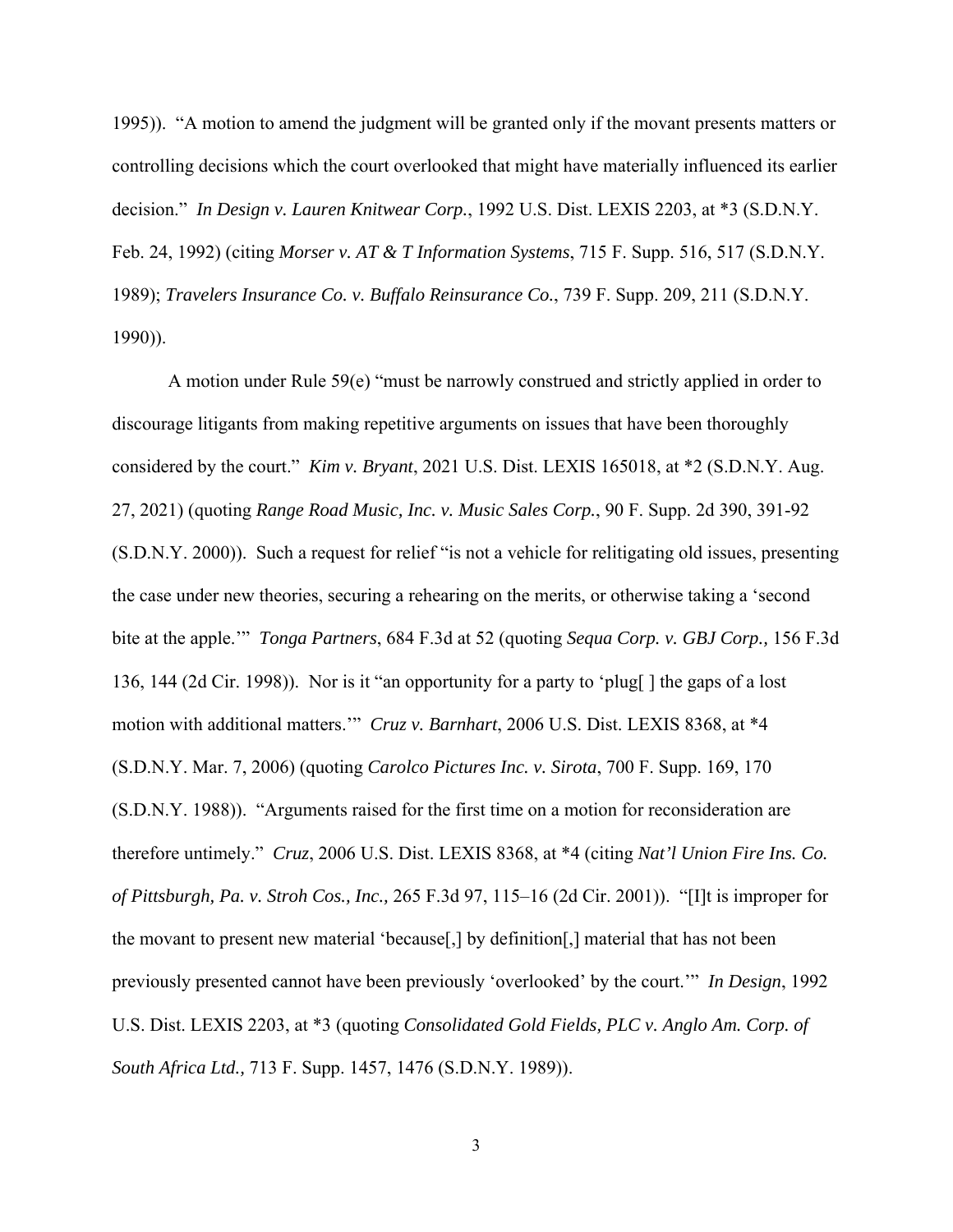In seeking reconsideration of the Court's decision to close these bankruptcy cases after a decade of litigation, Mr. Meadows argues that the Reorganized Debtors' estate has not been fully administered given that he still has appeals pending of various prior orders of this Court. These orders all relate to Mr. Meadows' longstanding objection to the Consent Decree<sup>2</sup> reached between the Reorganized Debtors and the Equal Employment Opportunity Commission (the "EEOC"). The Consent Decree settled litigation originating in the District Court in Arizona where the EEOC had alleged improper treatment of various classes of the Reorganized Debtors' employees. The Court overruled Mr. Meadows' objection to approval of the Consent Decree and Mr. Meadows appealed. Because the Consent Decree was not effective until it was the subject of a final, nonappealable order, the Court subsequently approved the Reorganized Debtors' request for estimation of the EEOC's claim in accordance with the terms of the Consent Decree. Mr. Meadows objected to estimation of the EEOC's claim, but the Court again overruled his objection and subsequently denied Mr. Meadows' request to reconsider the Court's approval. Mr. Meadows subsequently opposed the closing of the case based on his issues with the Consent Decree but the Court overruled his objections and entered the Case Closing Order. In what appears to be a fifth bite of the apple, Mr. Meadows now seeks reconsideration claiming that the Case Closing Order was entered prematurely and that the case should not be closed until final resolution of all of his appeals relating to the Consent Decree. Mr. Meadows argues that if his appeals are successful, there will be a materially adverse impact on the funds held for distribution by the Reorganized Debtors.

This Court has issued numerous decisions relating to Mr. Meadows' challenge to the Consent Decree, including the Estimation Decision and the Reconsideration Decision. *See* 

Undefined terms have the meaning ascribed to them in the Estimation Decision.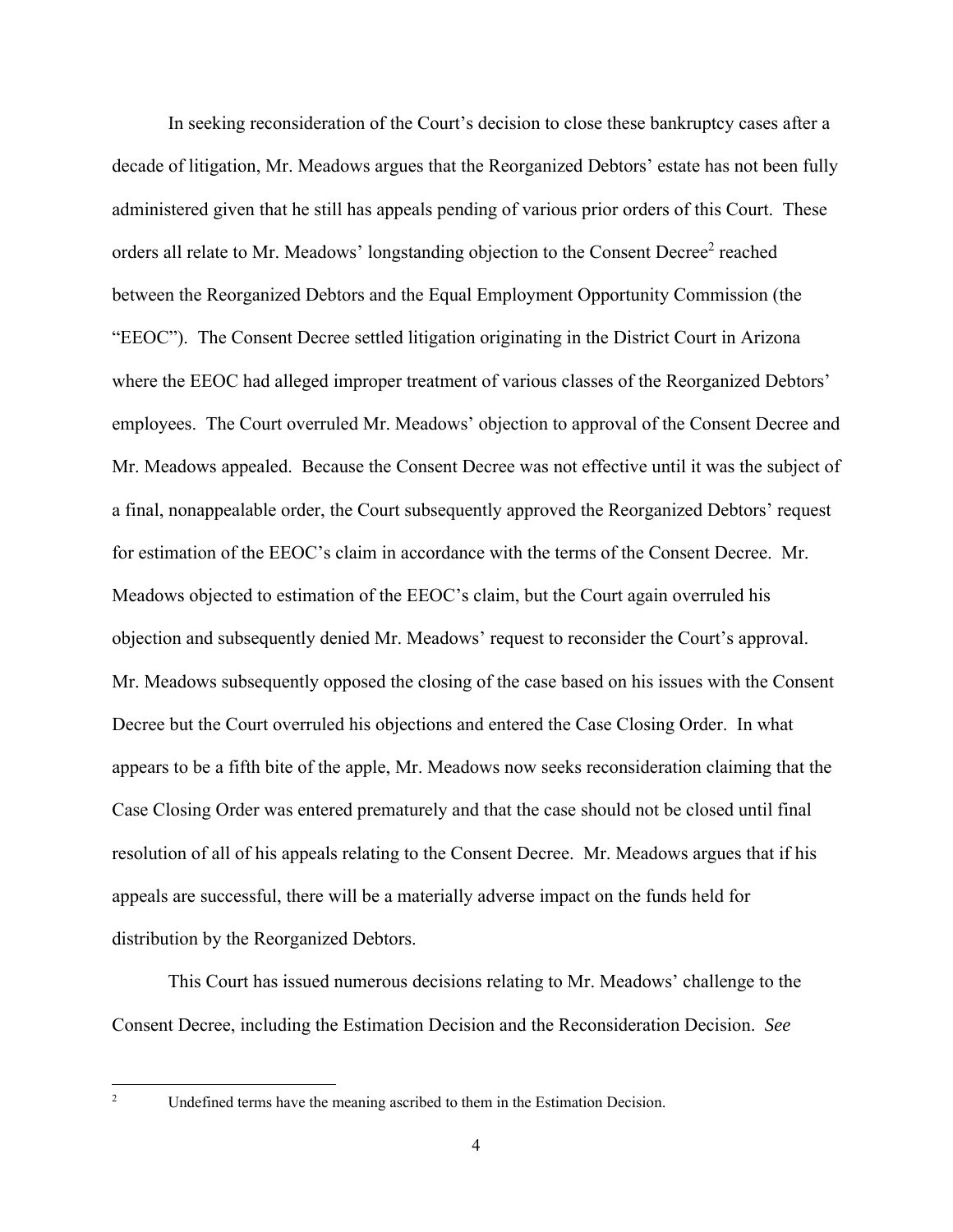*generally In re AMR Corp.*, 2021 Bankr. LEXIS 1867 (Bankr. S.D.N.Y. Jul. 14, 2021); *In re AMR Corp.*, 2021 Bankr. LEXIS 2978 (Bankr. S.D.N.Y. Oct. 28, 2021). Mr. Meadows' current Reconsideration Motion raises neither new matters nor controlling decisions that the Court overlooked that would have materially influenced its decision to approve the closing of this case. *See* Fed. R. Bankr. P. 3022 Advisory Comm. note (stating that entry of a final decree "should not be delayed solely because the payments required by the plan have not been completed" and a court "should not keep the case open only because of the possibility that the court's jurisdiction may be invoked in the future. A final decree closing the case after the estate is fully administered does not deprive the court of jurisdiction to enforce or interpret its own orders and does not prevent the court from reopening the case for cause pursuant to  $\S 350(b)$  of the [Bankruptcy] Code."); *see also In re Gould*, 437 B.R. 34, 37-38 (Bankr. D. Conn. 2010) (quoting Fed. R. Bankr. P. 3022 ed. cmt.) (Bankruptcy Rule 3022 "was amended to set forth a flexible Rule to permit the court to determine that an estate is fully administered and should be closed even though payments or other activities involving the debtor and its creditors might continue . . . . As is evident by the Committee note, the Advisory Committee interprets 'fully administered' very loosely and encourages courts to use substantially more discretion in deciding whether to close a Chapter 11 case th[a]n Code § 350 and the Rule literally read.") Mr. Meadows has not met the burden necessary for reconsideration of Case Closing Order and the Reconsideration Motion is therefore denied.

Mr. Meadows also argues that the Case Closing Order permits a distribution to American's unionized employees that is contrary to the labor allocation mechanism contained in the Reorganized Debtors' plan of reorganization. But Mr. Meadows has no pending claims as a creditor in the Reorganized Debtors' bankruptcy cases. As he is not impacted by the proposed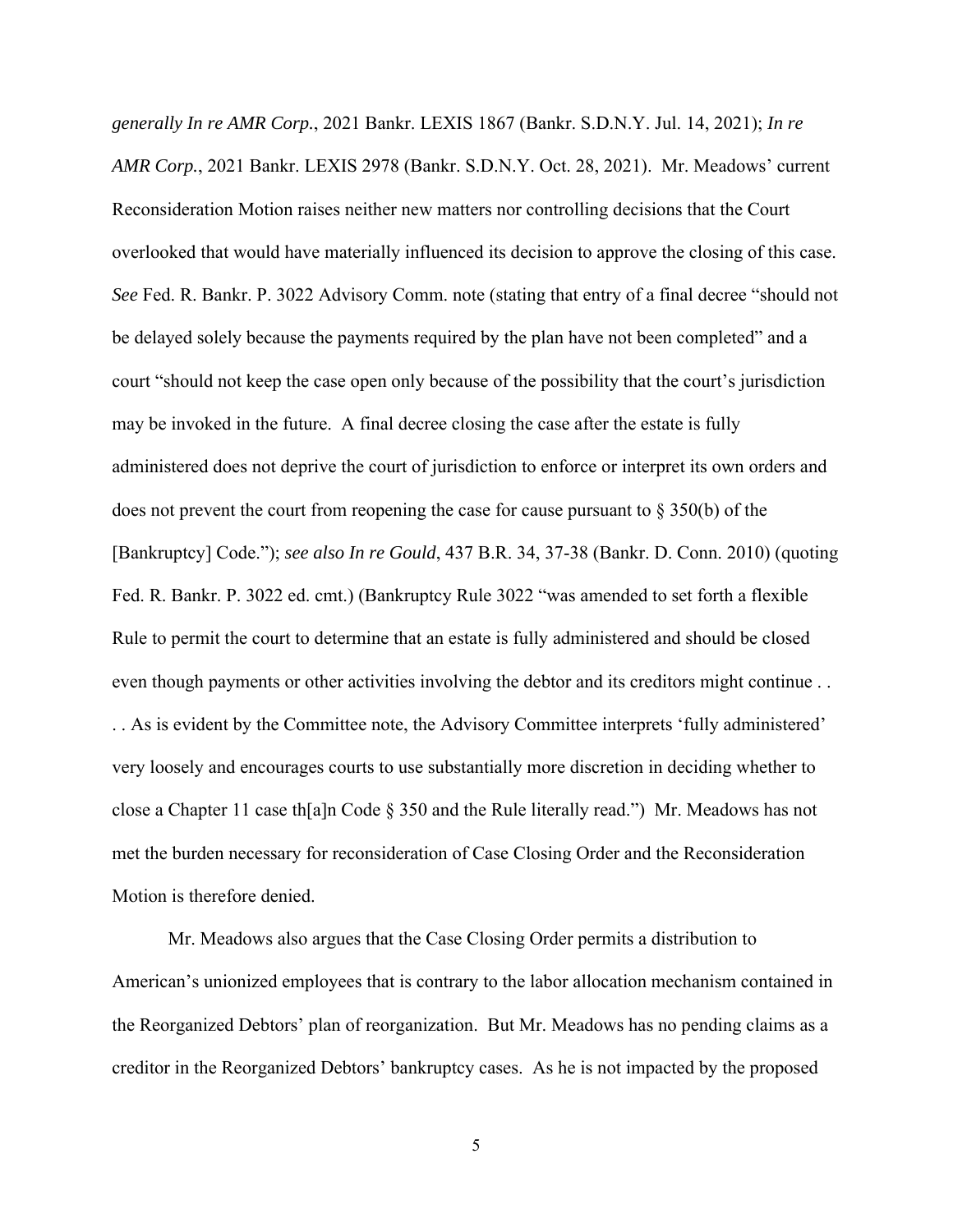distribution to the unionized employees, he has no standing to pursue the issue.<sup>3</sup> To the extent that Mr. Meadows might have standing as an employee covered by the Consent Decree, his claim fails on the merits. There is nothing in the record to suggest that the Case Closing Order or any of the distributions under it—will in any way have a material impact on the individuals covered under the Consent Decree.

## **B. Stay Pending Appeal**

The Stay Motion requests a stay of the Case Closing Order while his various appeals are resolved. A party seeking a stay pending appeal must show that (1) it would sustain irreparable injury if a stay were denied; (2) other parties would not suffer a substantial injury if a stay were granted; (3) the public interest favors a stay; and (4) there is a substantial possibility of success on the merits of the appeal. *See Hirschfeld v. Bd. of Elections*, 984 F.2d 35, 39 (2d Cir. 1992); *In re Adelphia Communs. Corp.*, 333 B.R. 649, 658-59 (S.D.N.Y. 2005). The moving party faces a heavy burden. *See Adelphia*, 333 B.R. at 659; *see also United States v. Private Sanitation Indus. Ass'n of Nassau/Suffolk, Inc.*, 44 F.3d 1082, 1084 (2d Cir. 1995). To obtain a stay, the party must "show satisfactory evidence on all four criteria." *In re Turner*, 207 B.R. 373, 375 (2d Cir. B.A.P. 1997); *see also Adelphia*, 333 B.R. at 659. In the past, courts have held that "[f]ailure to satisfy one prong of this standard for granting a stay will doom the motion." *In re Turner*, 207

<sup>3</sup> Section 1109(b) of the Bankruptcy Code provides that a party in interest "may raise and may appear and be heard on any issue in a case under this chapter." 11 U.S.C. § 1109(b). The term "party in interest" includes "the debtor, the trustee, a creditors' committee, an equity security holders' committee, a creditor, an equity security holder, or any indenture trustee." *Id.* "[W]hen interpreting the meaning of Code terms such as 'party in interest', [courts] are governed by the Code's purposes." *Krys v. Official Comm. of Unsecured Creditors (In re Refco Inc.)*, 505 F.3d 109, 116-17 (2d Cir. 2007) (internal citations and quotations omitted). "One of those purposes is to convert the bankrupt's estate into cash and distribute it among creditors." *Id*. "Bankruptcy courts . . . were established to provide a forum where creditors and debtors could settle their disputes and thereby effectuate the objectives of the statute." *Id*.While the term "party in interest" is not defined by the Bankruptcy Code, a "'real party in interest' is the one who . . . has the legal right which is sought to be enforced or is the party entitled to bring suit. . . ." *Id*. at 117. Courts have found it is "incompatible with the purposes of the Code . . . that any particular creditor's interest may be asserted by anyone other than that creditor." *Id*.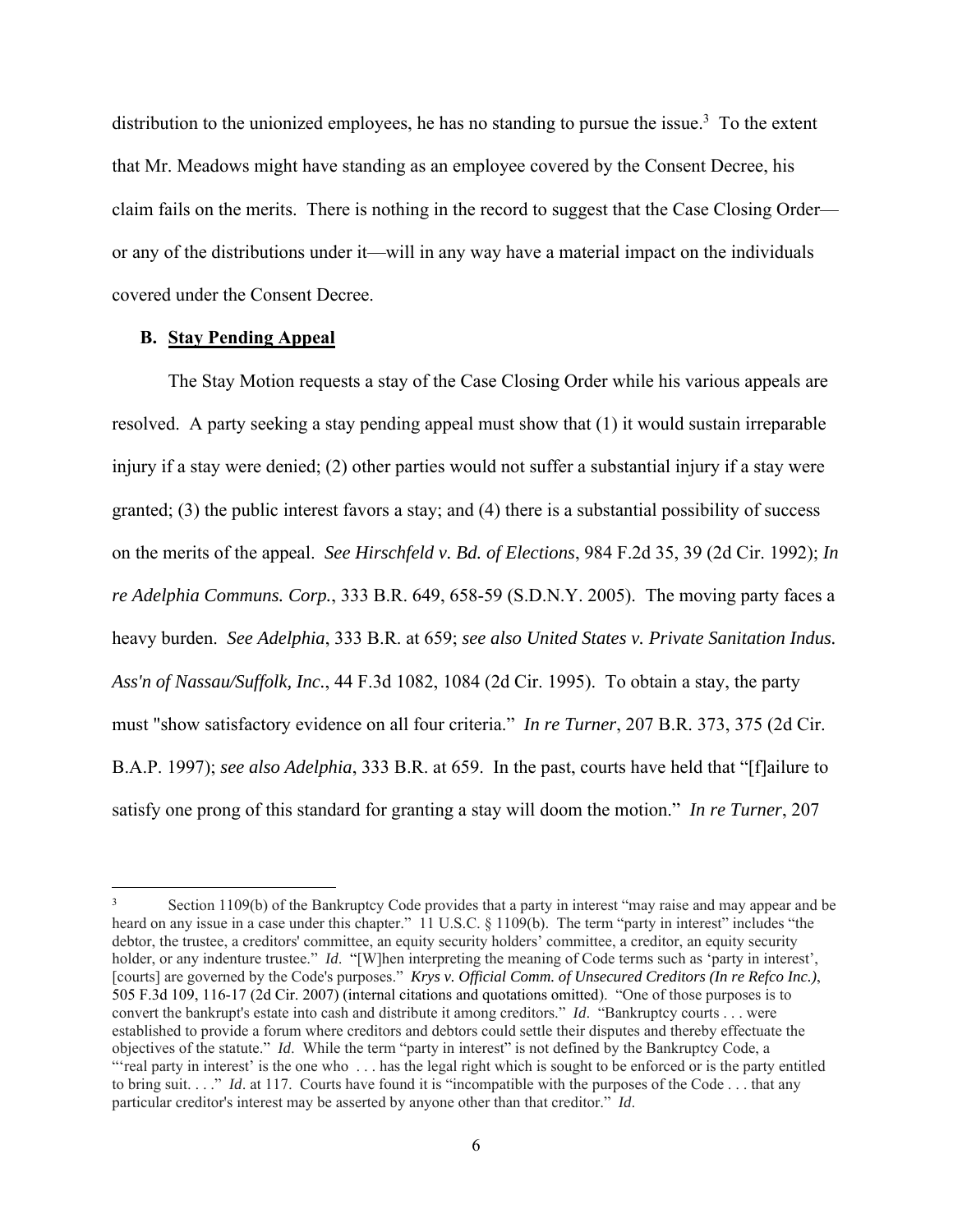B.R. at 375; *ePlus, Inc. v. Katz (In re Metiom, Inc.)*, 318 B.R. 263, 271 (S.D.N.Y. 2004).

However, recent cases have "engaged in a balancing process with respect to the four factors, as opposed to adopting a rigid rule." *In re Chemtura Corp.*, 2010 Bankr. LEXIS 3988 (Bankr. S.D.N.Y. Nov. 8, 2010). The decision of whether to grant the stay lies in the discretion of the court. *See In re Overmyer*, 53 B.R. 952, 955 (Bankr. S.D.N.Y. 1985).

The Court finds that the balance of the factors weighs against granting a stay pending appeal for all the reasons stated in the Court's prior Reconsideration Decision. *See In re AMR*, 2021 Bankr. LEXIS 2978, at \*9-15 (reviewing factors and denying Mr. Meadows' request for stay pending appeal). The Court specifically notes that Mr. Meadows does not have any pending claims in these bankruptcy cases, as all of his proofs of claim previously have been disallowed by this Court. *See In re AMR*, 2021 Bankr. LEXIS 1867, at \*16-17. To the extent that Mr. Meadows relies upon the Consent Decree as a basis for his requested relief, that reliance is misplaced. Enforcement of any rights that Mr. Meadows may have with the EEOC as to the Consent Decree—or for any alleged ongoing discrimination—rests with the EEOC and the Arizona District Court where the underlying EEOC action was filed and ultimately settled. *See id.* at \*19 n.8.

The Court finally notes that the continuing blitz of litigation filed by Mr. Meadows in these cases has become a burden upon the Court's judicial resources. Not only have Mr. Meadows' proofs of claim been fully adjudicated, but this Court has been involved in numerous other litigations brought by Mr. Meadows. Indeed, this Court was forced to take the extraordinary step of issuing an order to enforce the discharge injunction under the Reorganized Debtors' plan against Mr. Meadows and to direct Mr. Meadows to withdraw various pending actions that violated that discharge injunction; that same order enjoined him from filing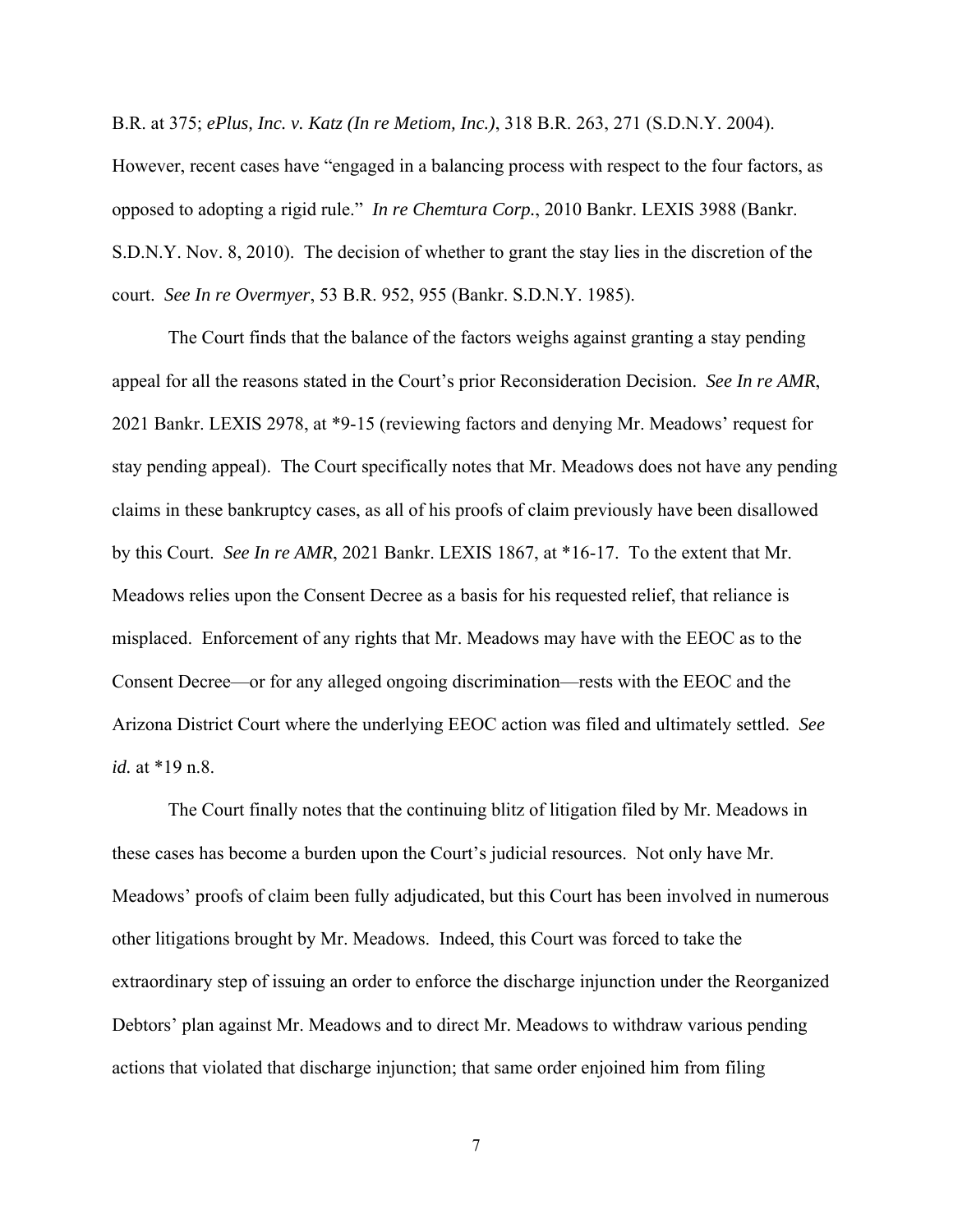additional litigation against American related to the termination of his employment with American and his long-term disability benefits. That order was affirmed by both the District Court for the Southern District of New York and the United States Court of Appeals for the Second Circuit. *See In re AMR Corp.*, 2016 WL 1559294 (Bankr. S.D.N.Y. April 14, 2016); *aff'd sub nom.*, *Meadows v. AMR Corp. (In re AMR Corp.)*, 764 F. App'x 88, 89 (2d Cir. 2019). To the extent that Mr. Meadows continues to file non-meritorious pleadings in the Reorganized Debtors' bankruptcy cases, Mr. Meadows opens himself up to the possibility of sanctions, including, but not limited to, a bar on future filings in the Reorganized Debtors' bankruptcy cases and/or payment of the Reorganized Debtors' attorney's fees incurred in response to his filings.

## **CONCLUSION**

For the reasons set forth above, the Reconsideration Motion is denied. The Debtors shall serve a copy of this Memorandum of Decision and Order on Mr. Meadows by overnight mail and file proof of such service on the Case Management/Electronic Case Filing Docket.

### **IT IS SO ORDERED.**

Date: New York, New York February 7, 2022

> */s/ Sean H. Lane*  UNITED STATES BANKRUPTCY JUDGE

## **COPIES TO:**

By U.S. Mail:

Lawrence M. Meadows *Pro Se*  P.O. Box 4344 Park City, UT 84060